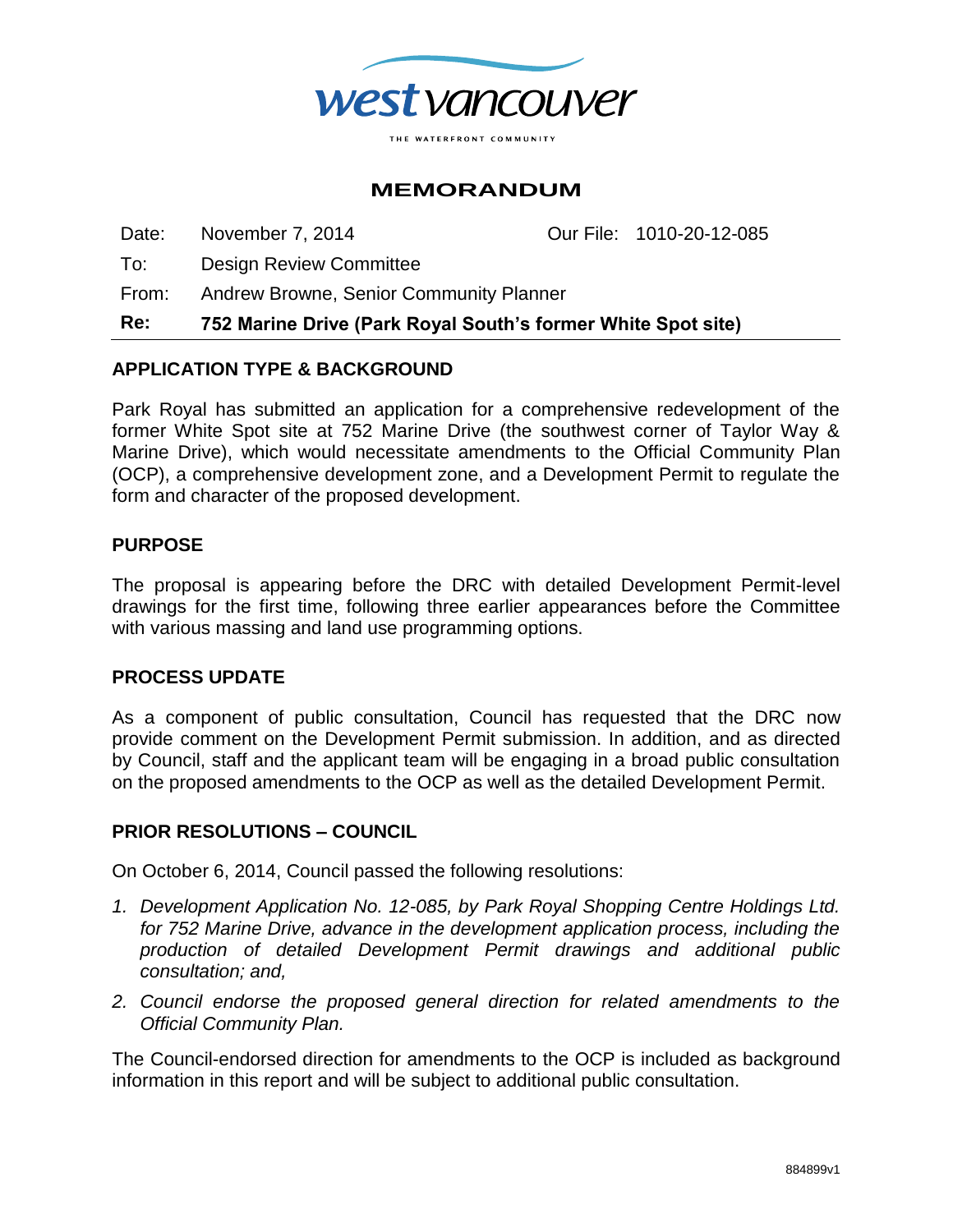## **PRIOR RESOLUTIONS - DRC**

On June 19, 2014, the Design Review Committee passed the following resolutions:

*THAT the Design Review Committee has reviewed "The Residences at Park Royal" (752 Marine Drive) and recommends that high-rise tower form and/or mid-rise massing be supported, and further recommends resubmission that addresses the following:*

- an FAR between 2.0 and 2.5 (across the whole site including the triangular portion of *FN lands to the south);*
- *assurance of vehicle access from the south, with optional secondary (right in/right out) access via Taylor Way;*
- *orientation to Marine Drive and to Taylor Way;*
- *architecture should reflect importance of gateway site, and be iconic in nature.*

*THAT the next presentation to the Design Review Committee regarding "The Residences at Park Royal" (752 Marine Drive) include the existing urban context for 300 m in all directions.*

## **SUMMARY OF DESIGN REVIEW COMMITTEE SENTIMENT**

The proposed redevelopment appeared before the Design Review Committee (DRC) on three occasions in March, May, and June 2014.

Staff understands that the Committee unanimously agrees that the site:

- is important and acts as a visible gateway to West Vancouver;
- is an appropriate location for additional density given its proximity to commercial services and the most frequent and highest capacity transit service in West Vancouver;
- demands mixed use, of which office and residential are critical parts; and
- could conceivably be appropriate for high-rise massing.

Furthermore, staff understands that in general the Committee believes (though not necessarily unanimously) that:

- high-rise and/or mid-rise massing is a natural and reasonable outcome for the site given its context and location, notwithstanding the lack of specific supporting rationale from the applicant team;
- that a low-rise residential scheme would have considerable quality of life and saleability issues due to the localized impacts of traffic, noise, and air quality;
- that a low-rise commercial scheme is a wasteful use of the site; and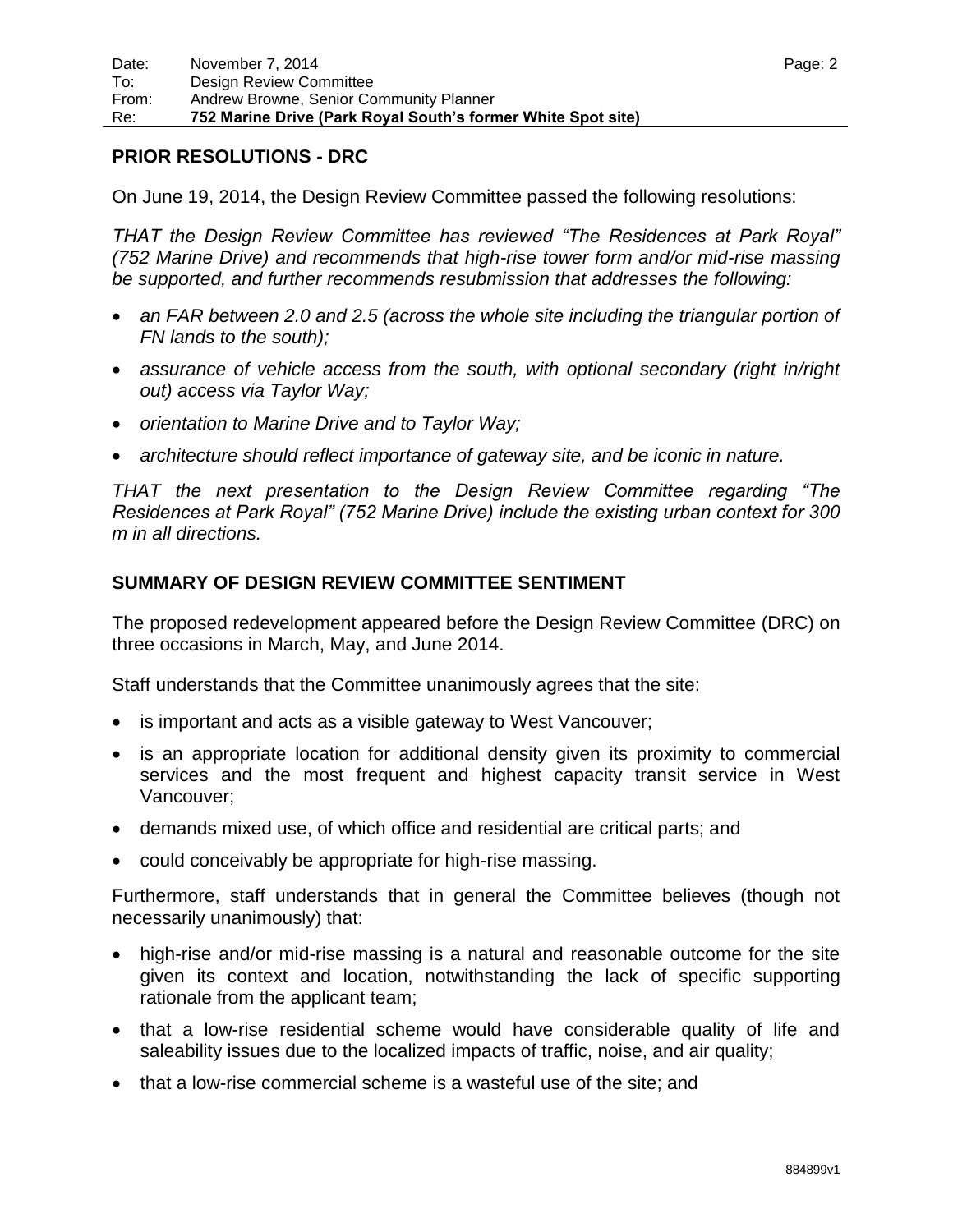• that the vision for this site (mixed use and with additional density) should not be overridden by nearby traffic conditions that are in essence generated in aggregate by the entire north shore (the applicant team had initially avoided proposing retail and office space because these generate more trips than residential, and would have a larger traffic impact).

Finally, staff understands that a minority of the Committee believes that:

 the applicant team has not made a case for high-rise massing beyond the presence of the Park Royal and West Royal towers nearby.

## **DIRECTION FOR AMENDMENTS TO THE OFFICIAL COMMUNITY PLAN**

A number of general and specific amendments are contemplated for the District"s Official Community Plan, including but not limited to:

- Amend *Policy LE3* and *Policy H5* to encourage mixed commercial and residential developments generally, and not only "where consistent with ongoing commercial activity." West Vancouver is generally free of industrial or noxious uses and there are no compelling reasons for mixed commercial and residential development to not be considered for any commercial area (provided that the addition of residential floor area does not reduce the amount of commercial floor area available to service residents).
- Amend *Policy BF-C7* to broaden policy related to Park Royal, such as:
	- $\circ$  Encouragement of the maturation of Park Royal to include additional land uses other than conventional retail (such as residential, office, entertainment, and supportive or administrative uses such as child care), provided that the addition of these uses does not reduce the amount of commercial floor area available to service residents;
	- o Encouragement of a range of building forms and massing including low-, mid-, and high-rise, to be informed by site context and view and shadow studies;
	- o Use of the rezoning and Development Permit process to establish appropriate final densities and building forms for development on a site-by-site basis within Park Royal; and,
	- o A coordinated approach to transportation demand management including multijurisdictional cooperation.

At present the policy only speaks to the recognition of Park Royal"s role as the eastern gateway to West Vancouver (which, while important, is an incomplete expression of the range of appropriate policy for the area).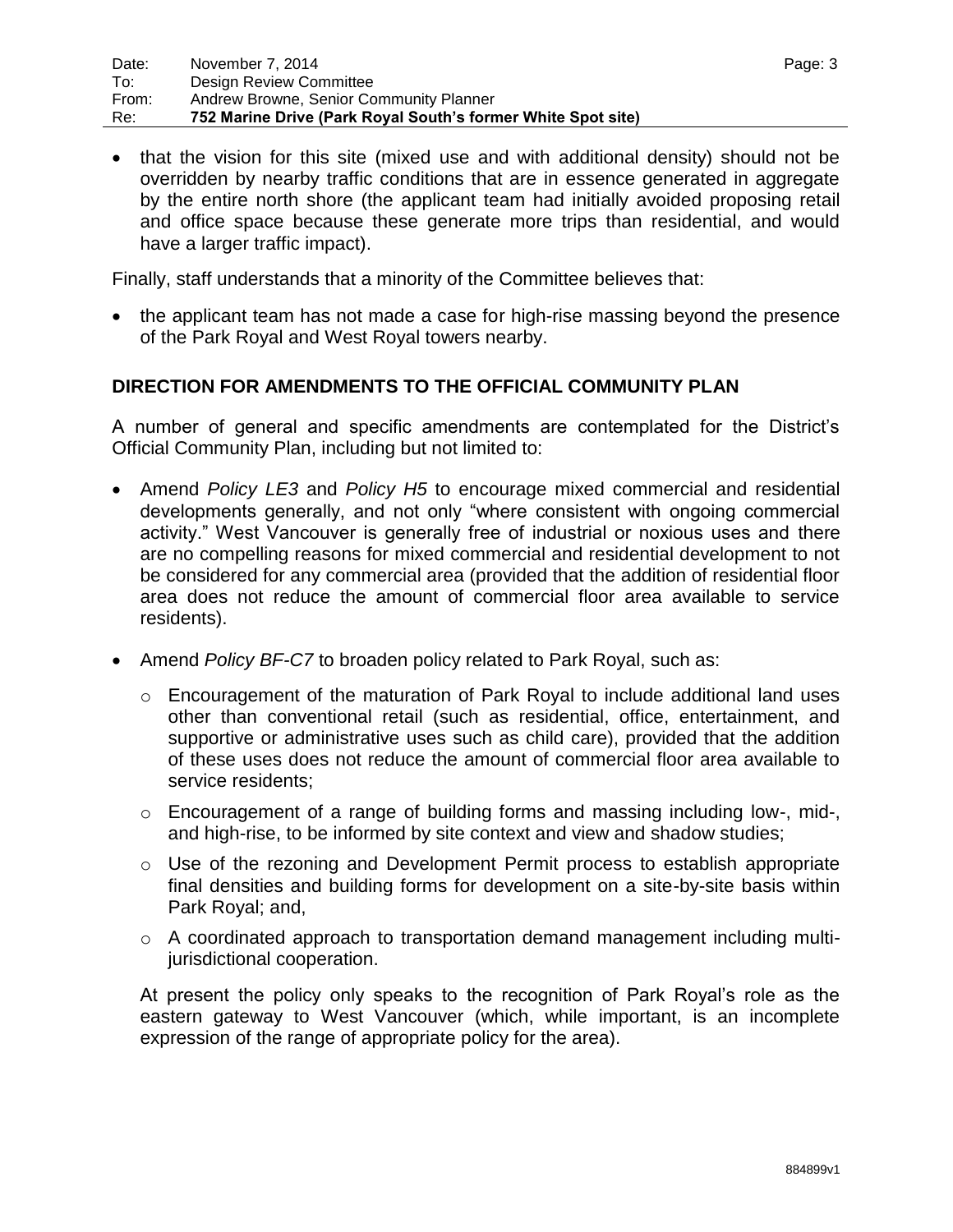Expanding the *Development Permit Area Guidelines BF-C7* for Park Royal to better emphasize current best practices relating to a range of building forms and massing, encourage open space and social interaction, for view and shadow studies to inform building design, the selection and use of materials, the orientation of principal entrances for a given building and coordination of same with other buildings, emphasis on the streetscape, and so on.

## **CURRENT PROPOSAL**

A mixed use development is proposed, consisting of two residential high-rises above a retail/office podium structure and underground parking, with highlights as follows:

- a two- and three-storey podium structure with retail space and residential and office lobbies on the ground floor, office space on the second floor, and child care on the third floor, with two residential high-rises of 15- and 26-storeys above (number of storeys includes the podium);
- access to the underground parking via the Park Royal South 'Main Street' on First Nation"s land, with a potential future alternate access to Taylor Way;
- inclusion and covenanting of the leased, triangular First Nation's land immediately south of the site as a mix of small-scale retail and open space for the duration of Park Royal"s lease (approximately 80 years); and,
- approximately:
	- o 321 vehicle parking stalls and 480 bicycle parking stalls;
	- o 2,400 square metres (26,000 square feet) of retail space;
	- $\circ$  1,700 square metres (18,000 square feet) of office space (including lobbies and vertical circulation);
	- $\circ$  245 square metres (2,700 square feet) of interior child care space (including lobbies and vertical circulation); and,
	- $\circ$  23,735 square metres of residential (254 units including 10 units proposed by the applicant to be allocated to the Vancouver Resource Society for housing for adults with disabilities).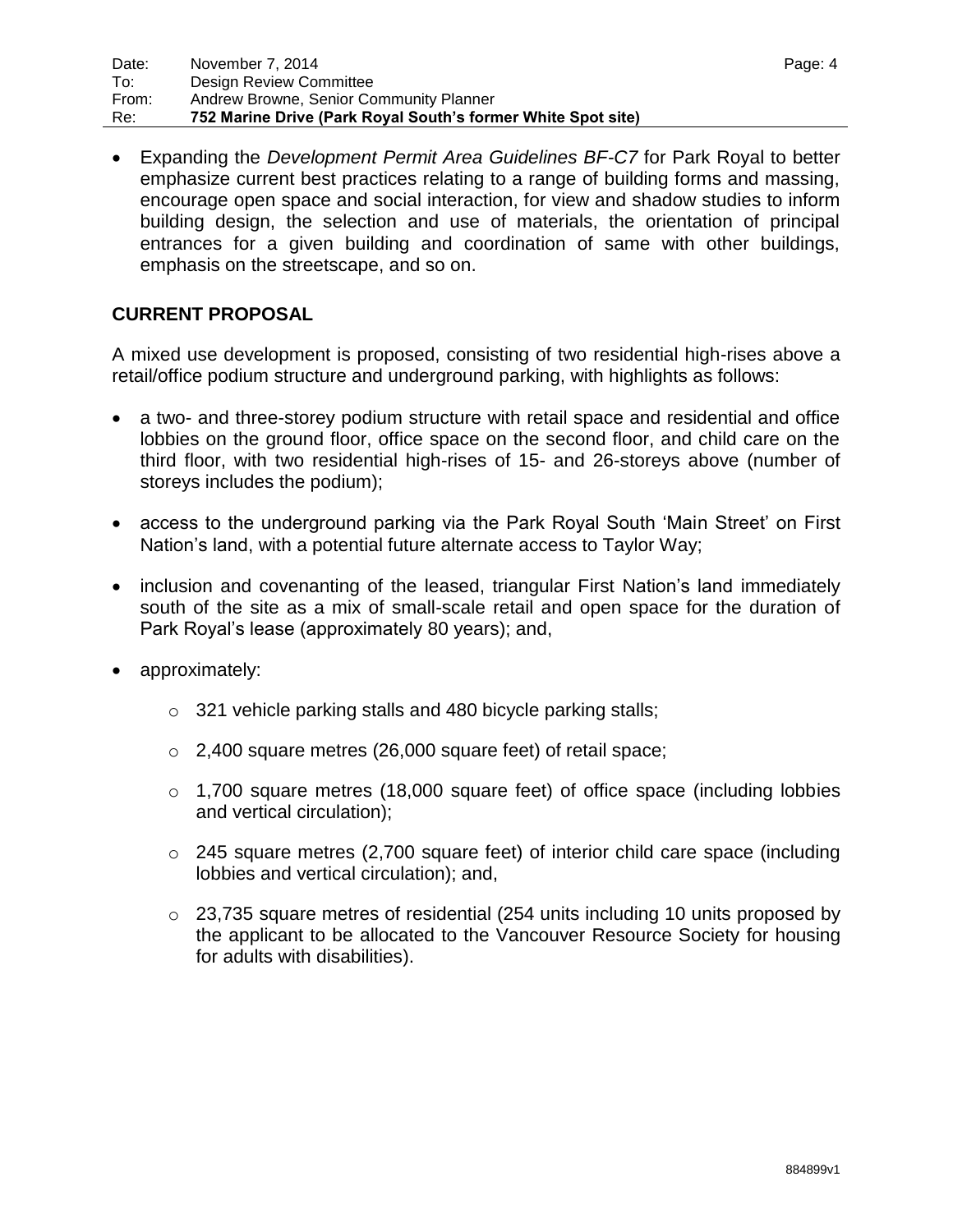## **ITEMS TO ADDRESS**

Staff would like the Committee to consider the following questions in their deliberation on the Development Permit submission.

### Massing & Architecture

- 1. While the site can undoubtedly be seen as a gateway to West Vancouver, does the proposal provide an iconic, landmark architecture?
- 2. Shadowing effects and impact on existing views and residents.
- 3. Is the north-facing, soaring-glass facade successful?
- 4. Is it necessary to screen the entire mechanical penthouse level with glass at the perimeter, or does this unduly increase bulk at the top of the building? Is it better to screen only the equipment rooms as necessary, and not the entire level? Does this contribute to the visual language of the building?
- 5. Please comment on the building elevations generally, and in particular the:
	- a. General architecture style and fit;
	- b. General expression of building facades;
	- c. Selection and application of materials;
	- d. Rhythm of two-storey precast concrete modules; and,
	- e. The proposed design of the low-rise retail buildings on the First Nation portion of the site (subject to final approval by the Squamish Nation).

### Spatial & Land Uses

- 6. Interaction and coherence of the various land uses on site, including the vertical circulation through other uses (for example, legible and easy access to child care through the retail and office levels).
- 7. Location and configuration of the housing units proposed for the Vancouver Resource Society.
- 8. Market residential unit configurations and in particular the sufficiency and functionality of patio space provided, especially on the podium transition levels.
- 9. Interaction with the context of Park Royal and surrounding development.